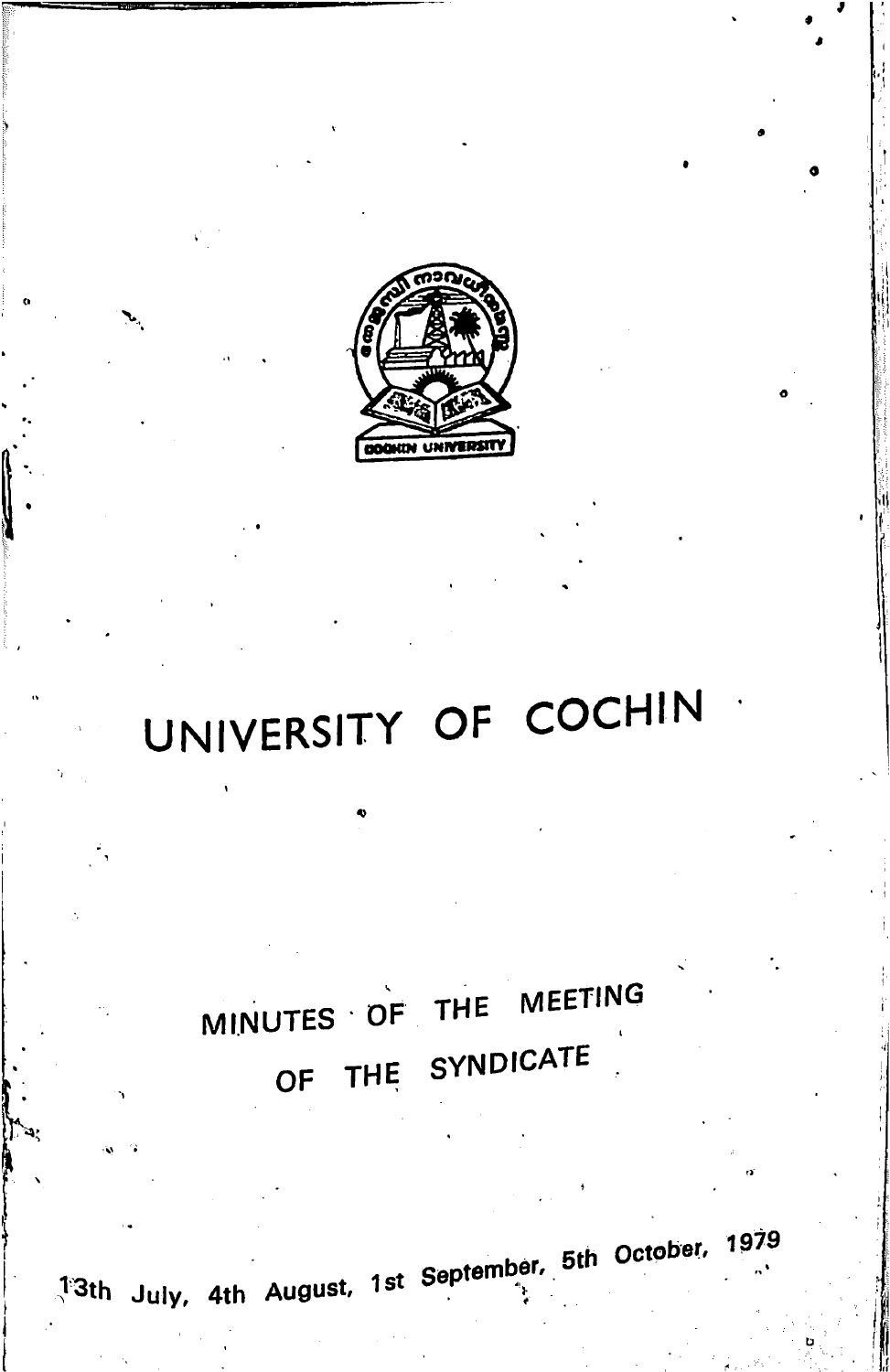#### Minutes of the 124th (Special Meeting of the July 13.1975. **Syndicate**

: University Buildings, (0 . Place of meeting **Tripunithura.**  $\mathcal{L}_{\text{max}}$  $:3P. M.$ 

Time

ł

Members Present:-

<sup>2</sup>1. Dr. M.V. Pylee<br>Vice-Chancellor Vice-Chancellor 2. Dr. K. P. Balakrishnan 3. Prof. C. T. Benjamin<br>4. Shri. A. K. Hameed 4. Shri. A. K.  $\frac{1}{2}$ . Marikka 5. Shri. V. P. Waynes 6. Shri. K. A. Mohammed Shri. V- " Dr. N. Parameter 9. Dr. K. Sathianandan Dr. K. Sathianandan<br>Prof. T. R. Subbayy<mark>an</mark> 7. 8. (i n the Chair) 10. Shri. V. Narayanan Nayar Nair , Officerrecommentuof Finance Consideration of the recommend-<br>ations of the Board of Interview: decommendations. Of the post The Syndicate considered for appointment to the post-Item No. 124.01 where syndicate considered the appointment to the post<br>Board of Interview constituted for appointment to the post<br>of Finance Officer of the University. <sup>of</sup> Finance Officer of the Dinemporthy, first name in the Resolved that Shri. C. Nishing by the Board of the Resolved that of three names recommended of the University in the University in the University in the University in the University in the University in the University in the University in the University of the University in the Univers <sup>view,</sup> be appoint<sup>ed ring</sup> 2050. (Adm.)<br><sup>Scal</sup>e of pay Rs.1450-75-2050. scale of pay Rs.  $1450 - 75 - 2050$ .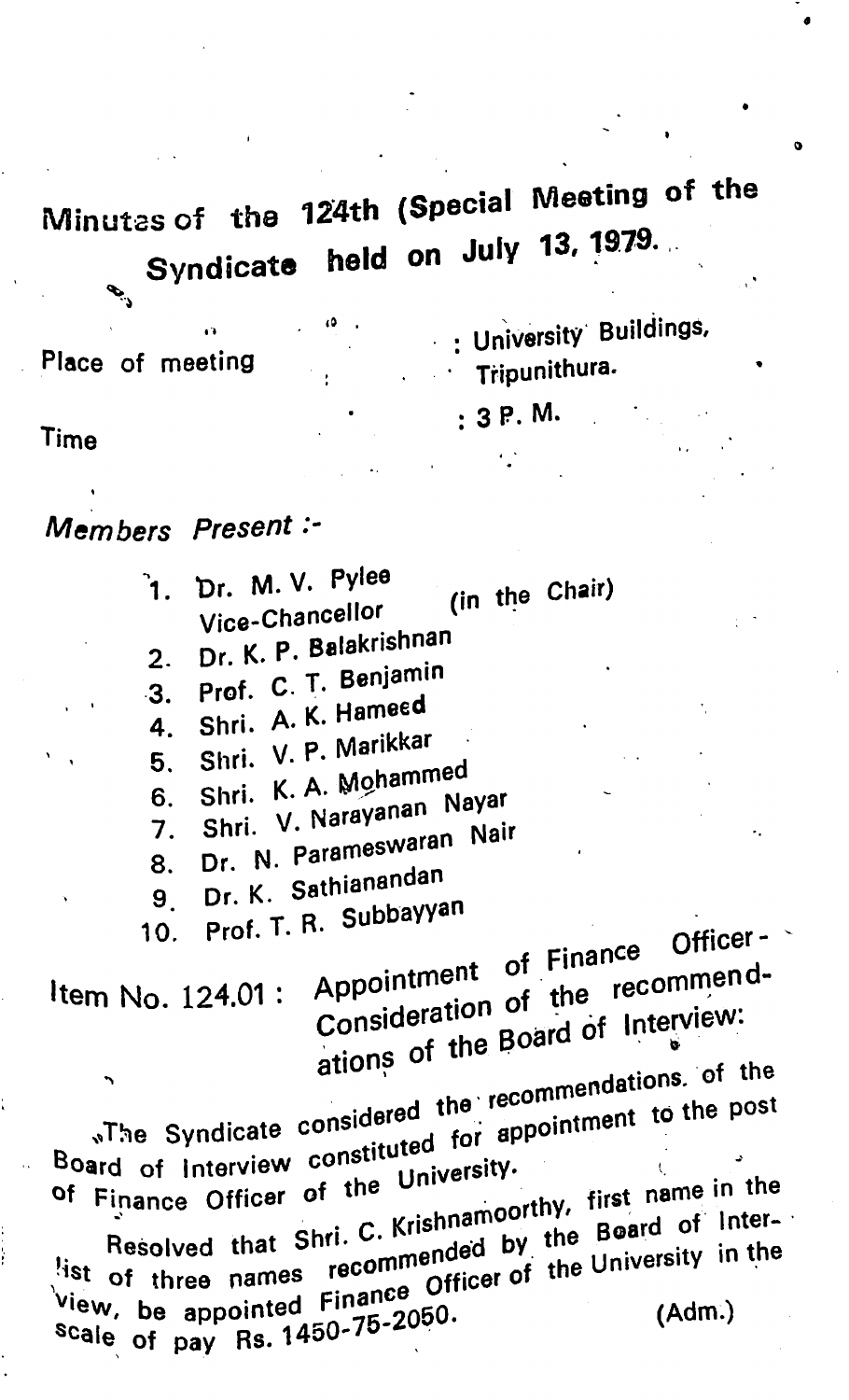2

Item No. 124.02; Agenda of the Senate scheduled for July 20, 1979.

The Syndicate considered the resolutions given notice  $\cdot$ <sup>or by</sup> members and the questions asked by Senators and<br>the answers thorate the answers thereto.

here is the Syndicate: Relief and reemployment of Shri. M. Jalaludeen, Asst. Grade II-regarding.

The Syndicate noted the action of the Vice-Chancellor:

s Politiculus Shri. M. Jalaludeen. Assistant Grade II service of the University Office, who had been relieved from the  $U$  to withdraw it. to with the resignation ; service of the from 19-5-1979

(Ad.) (ii)  $\frac{1}{2}$ e mont 19-5-1979 under Rule 22  $(1)$  $K.$  S. R.;  $R.$  Rule  $R.$  Rule  $R.$  $\mathbf{M}_{\mathbf{H}\mathbf{R}}$ 23 (d) of part I of the

(iii) condoning his break of service for three days.<br>-1979 to do a local condition of service for three days.  $16-5-1979$  to  $18-5-1970$  is a sub- $\frac{1}{2}$   $\frac{1}{2}$   $\frac{1}{2}$  A. N.; (iii) condoning his break of service for three  $\frac{days}{c}$ 

of the Standing Committee only the recommendation<sup>s</sup> in the report the amendment of the Standing Committee on Staff and Establishment.

 $\mathcal{L}$  and the the earned leave be declined. **Example Vice-Chancellor be retiried.** Jalaludeen's request <sup>for</sup> regularization of his period of absence by granting him Item No. 124.04: Promotion of Non-graduate Assi

stant - representation of Shri. P.A.

 $\mathcal{L}_{\hat{\mathcal{C}}}$ o<sub>n</sub> Thomas.<br>The Syndicate considered the representation of Shri. The Syndicate considered the Depior Grade Assistant, Department of Mathematics and Statistics, claiming promotion<br>by virtue of his seniority in the cadre of Senior Grade P. A. Thomas, a non-graduate Senior Assistants and seeking "temporary exemption from tests, if any", under Rule 13A under Part II of the K. S. & S. S. R. for the purpose of promotion, along with the recommendfor the purpose of promotion, are staff and Establishment. ation of the Standing Committee on

Resolved that in the light of the decisions of the Syndicate dated 20-6-1975 (Item No. 49.11) and 3-9-1977 Syndicate dated  $20-6.1975$  (Item No. 1976) A. Thomas be  $($  item No. 83.25), the claim of  $S^*$ . not admitted.

i

 $\pmb{\sigma}$  $\epsilon$ 

(Adm.)

No. 124.05: Amendment to Ordinances - Prcp-

ation of Employees.

under Chapter Chapter d the propose LVIII of the Kerala University Uluman along with the Committee on Starr and be reported earlier doors in  $L$  are  $...$ and The Syndicate noted its and Thending Ordinance Problem Ordinances an From the amendment to the vermittee on Staff and Establishment.  $\sigma$  report the amendment  $\sigma$ as amenu<del>o</del>u

> $R$  resolved that the  $Q$   $Q$  $\sim$  <sup>to</sup> the Senate.  $\sim$  class of category of shall from the date on which he is within a period eligible for a period of one year.<br>Of the shall become eligible for the Shall become eligible terms  $(Adm.)$ be on Senate. Any person appointed The two years after which he shall become eligible for confirmation in that post." class or he joins in any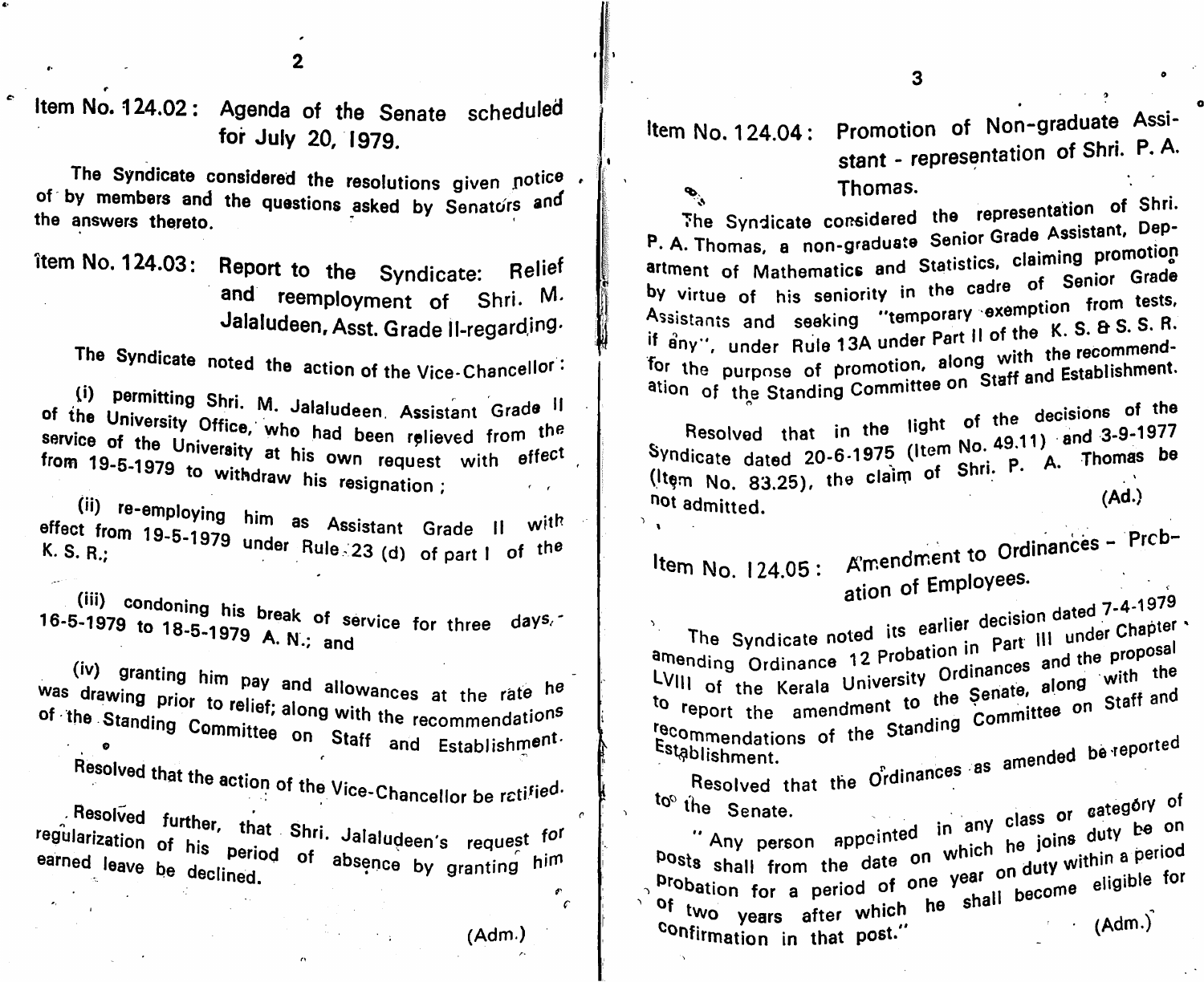Item No. 124.06: Minutes of the meeting of the Academic Committee - rationalization of fee structure.

The Syndicate considered the recommendation of the Academic Committee dated 12-7-1979 that a Committee of Heads of Departments be appointed to examine the question of rationalization of fees structure in the University.

Resolved that a Committee consisting of the following members be constituted for examining the question of rationalization of the fee structure of the various courses under the University.

1. Dr. Wazir Hassan Abdi

2. Dr. C. T. Samuel

3. Dr. N. E. Viswanatha Iyer 4. Dr. P. Leelakrishnan

5. Prof. N. Renganathan

6. Dr. K. P. Balakrishnan (convener)

 $(AC.)$ 

 $e^{-t}$ 

 $\Delta$ 

Item No. 124.07: Minutes of the meeting of the Academic Committee - Guidelines for internal assessment.

The Syndicate considered the draft guidelines for internal assessment prepared by the Special Committee at its meeting held on 16-1-1979 and the Academic Committee at its meeting held on 12-7-1979 respectively as in

Resolved that the guidelines for internal assessement  $b^e$ presented to the next meeting of Heads of Departments. The meeting came to a close at 6. P. M.  $\sim$ 

 $(Sd/-)$ REGISTRAR  $\epsilon$  $\epsilon$ 

**APPENDIX 1** (Appendix to item No. 124.07)

Minutes of the meeting of the Committee for  $^{\circ}$  preparing detailed proposals for internal  $^{\circ}$  assessment

Venue

: Vice-Chancellor's Chamber

in.

Date and time

 $: 3 p. m.$  on 16.1.1979

Present:-

 $\alpha$ 

1)° Vice-Chancellor (in the chair)

2) Dr. C. T. Samuel

3) Dr. K. Sathianandan

## General Guidelines for internal assessment

Internal assessment serves to integrate teaching and evaluation to test those skills and abilities which cannot be tested through a written examination at the end of the courses. For this purpose, internal assessment should be diversified so that it can test the student's capacity to do field work Or project work or laboratory practicals, his participation in Seminars, tutorials, etc. his grasp of the subject through his ability to write synopses of articles in learned journals, review reference books and use source materials etc. An experienced teacher by continuously watching the attitudes and students of a student to various situations and by giving specially designed tasks can with remarkable consistency specially designed tasks values. A harmonious series assess the performance of a student. A harmonious set of usses the performance of a students assignments<br>and a written tests, quizes, tutorials, home assignments and <sup>or written tests, quizes, tutorials, in alround evalu-<br>ation oral tests have to be designed for an ahiectives of a</sup> ation of the satisfactory fulfilmen tof the objectives of a  $c_{\rm OUTS\Theta}$ .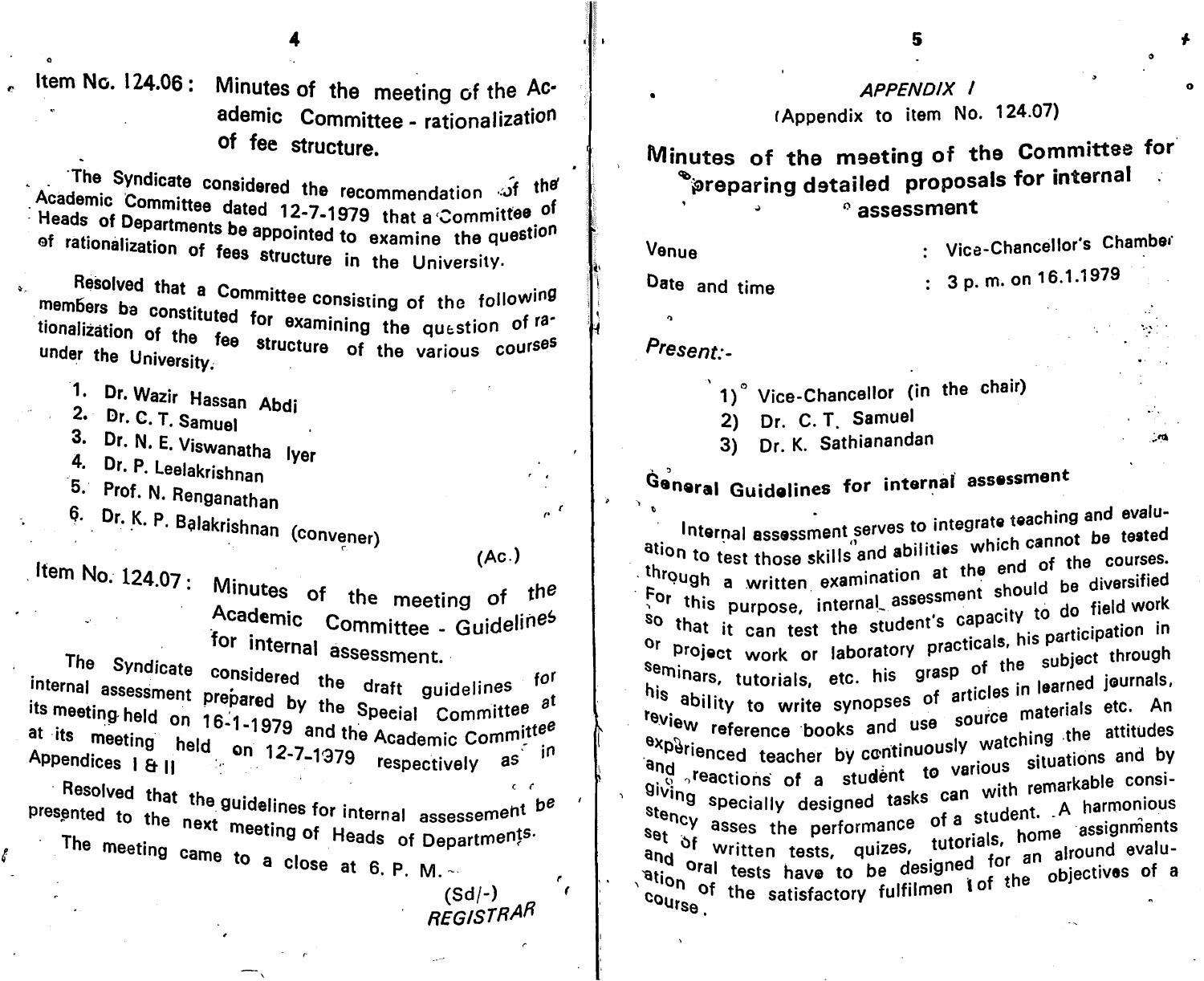### appendix II

## Minutes of the Academic Committee

 $\Omega$ 

Date: 12-7-1979 Place: Hill Palace Time: 10 a.m.

 $\Delta$ 

 $\sim 100$ 

#### Present:-

- A

Dr. K. P. Balakrishnan

Dr. N. Parameswaran Nair Dr. K. Sathianandan

### **Guidelines for Internal Assessment**

 $\frac{1}{2}$  ion that the Syndicate The Committee is of the original assessment. But -<br>"The general guidelines for internal assessment of different"  $\frac{1}{2}$  the details of internal assessment on courses under such The Committee is programmes of study and the different courses under such programmes should be left to be worked out by the relevant academic bodies and by the concerned faculty members vehicling the courses.

The primary responsibility Primary responsively in the seacher angaging a particular<br>hal assessment is of the teacher (teachers engaging a particular Course. The Committee also feels that the existing distribution of marks as 40% by internal assessment may continue for<br>Some more time

some more time. The second conducted for internal

is suggestod **Provide the set of the set of the set of the set of the set of the set of the set of the set of the set of the set of the set of the set of the set of the set of the set of the set of the set of the set of the set of the** 

a. The distribution of teaching work, we semester in advance.  $\sum_{n=1}^{\infty}$  semester may be planned at least  $\sum_{n=1}^{\infty}$ library the capture of the facilities ""<sup>orary,</sup> laboratory and, other fac $h_{\rm e}$  in the hat the hand the hand the hand the set of the set of the set of the set of the set of the set of the set of the set of the set of the set of the set of the set of the set of the set of the set of the set o the unstribution of teaching work. "I all advance.<br>a semester may be planned at least one semester in advance.

6

#### Specific steps to be followed

In the beginning of each semester, the faculty should meet, discuss and decide the policy details in the li $\mathcal{G}^{\mathfrak{a} \mathfrak{b}}$  of the following guideliness.  $\mathbf{c}$ 

1. During each semester, there should be at least three tests of one hour duration at intervals of 5-6 weeks.

2. The tests need not necessarily be of the nature of  $me^{-}$ mory tests, but they may deal with analysis and deeper understanding of the subject matter. The tests may also include objective type questions, so living of problems and **Primations of the subject studied.** 

3. Surprise quizes/oral tests should be an integral part of the assessment process. It is advisable to conduct a  $q^{u/z}$ oral test at least once in 5 to 6 weeks. process. It is advisable to conduct a quiz/

4. Tutorials/home students and their **p. Periodical seminars covering all, the courses should be**<br>Organised in each can organised i in each semester. assignments should be given to performance may be.evaluated. the

6. 5% of the m allotted arks of internal assessment should be <sup>for</sup> attendance. No credit be given for attendance upto 75 7. All internal assessment is open. The marks may be made<br>known to the students known to the students.

8. The Faculty at its meeting in the beginning of  $e^{a c h}$ semester should discuss and decide the relative weightage to be given, to the various items, listed above. The details of internal assessment should be communicated to the stuents<br>in the beginning of soul ''' <sup>the beginning of eac</sub></sup> and decide the relative weightage h semester.  $\begin{pmatrix} 1 & 1 & 1 & 1 \\ 1 & 1 & 1 & 1 \\ 1 & 1 & 1 & 1 \end{pmatrix}$  becomes procedure procedure

9. The teacher concerned should indicate in his assessment<br>report to the Head of the Department the basis of the assessment (e. g. so many tests, quizes, assignment etc.) Sd/ Dr. C. T. Samuel Sd/- Dr. K. Sathianand Sd/.- Vice-Chancellor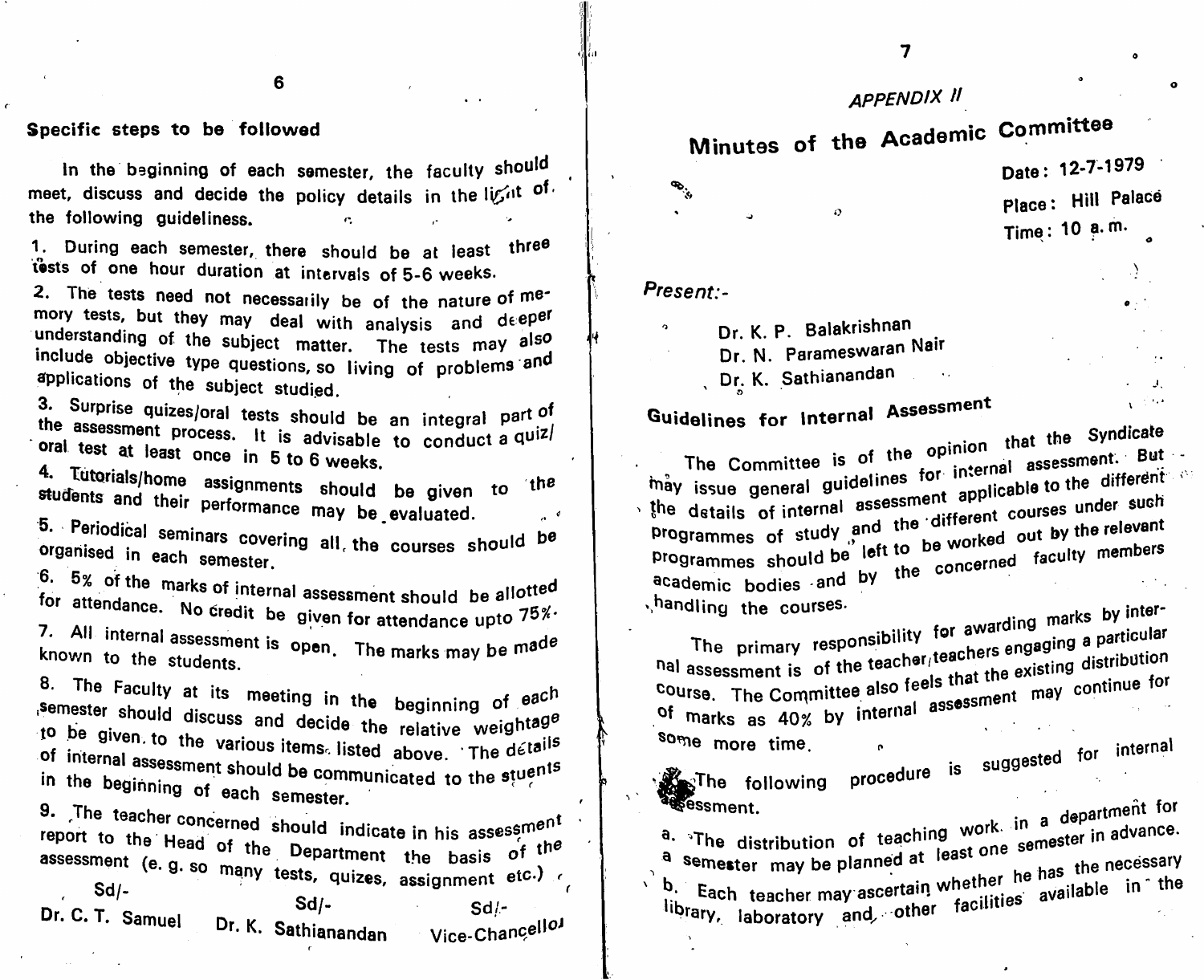8

department to run that course. Otherwise, he may discuss the problem with the head of the department, so that necessary steps can be taken sufficiently in advance.

 $n.$  At least a month to the taken sufficiently in advance  $f(x)$ c. At least a month before the commencement of the semester the teacher may prepare a deta.led course outline giving the following information:

- list of text books, if any

- list of reference books

listing of the topics on which lectures are proposed<br>given and details of the preparation by a student<br>ch session such as for each session, such as reading or other by ments. **The contract of the seating or other home assign-**

, - the d stalls of weightage to be for internal assessment. The individual teacher should be, **free** to choose the cri to the particular procedure for internal assessment and the aiven for each of the factors considered crite which, in his judgement, is relevant  $\sim$  are: The following criteria are suggested,

<sup>i,</sup> Attendance - any credit may be given for attennance<br>'<sup>e the</sup> required minimum assessiven for attennance above the required minimum of 75%

scertained through periodic student, which may **assortanted** through  $5$  to 10 minutes duration at it. The of an objective type or through oral questions or the beginning of the class questions or by some other method as be decided by the teacher. -colued by the

<sup>111</sup> degree of work, tutorials, etc. **participation by the student in**  $\delta_{\text{max}}^{\text{max}}$ 

Iv. Practicals/ field w

w

V. Knowledge of the subject determined through tests announced in desirable.) advance (objective through through test respocuve type, if possible and

vi. Academic alertness as determined through the conduct

of surprise tests.<br>
vij. Depth of understanding of the subject by the student as judged by the standard and quality of papers prepared and presented by the student at seminars, tutorials, etc. The Seminar sessions should not be a substitute for teaching sessions, but should be in addition to it and must provide opportunities to students to investigate further into provide opportunities to strate to come up for discussion a topic beyond what is likely to come up formally in the class room.

Vili. Case writing, case analysis or other similar assi-Qnments.

ix. Review work.

x. Home assignments.

 $\mathcal{F}(\mathbf{p})$ The course outline, and in particular, the course outline, and in particular, the departmental of internal assessment may be presented at 'Meeting and discussed.

The course outlines should be distributed to the students at the beginning of the semester of internal assessment discussed.

oral questions or the Deginning of the Class of the Class of the Class of the Class of the Class of the Class o<br>The Class of the Class of the Class of the Class of the Class of the Class of the Class of the Class of the Cl with each  $\frac{1}{2}$  or his marks f. The teacher may discuss with regard ecial academic making with academic propresses <sup>internal</sup> assessment and any op  $\mathbf{b}$  is the progress not is that the student may have.

should  $\mathbf{b}$ ork, etc. , which is a set of the same internal assessment pepartment internal of the pepartment or  $\mathbf{g}$ . The final marks by internal assessment pepartment The final marks by by the diated and handed over to the  $y_n$ .  $y_n$  concerned teacher before .University examinations. the